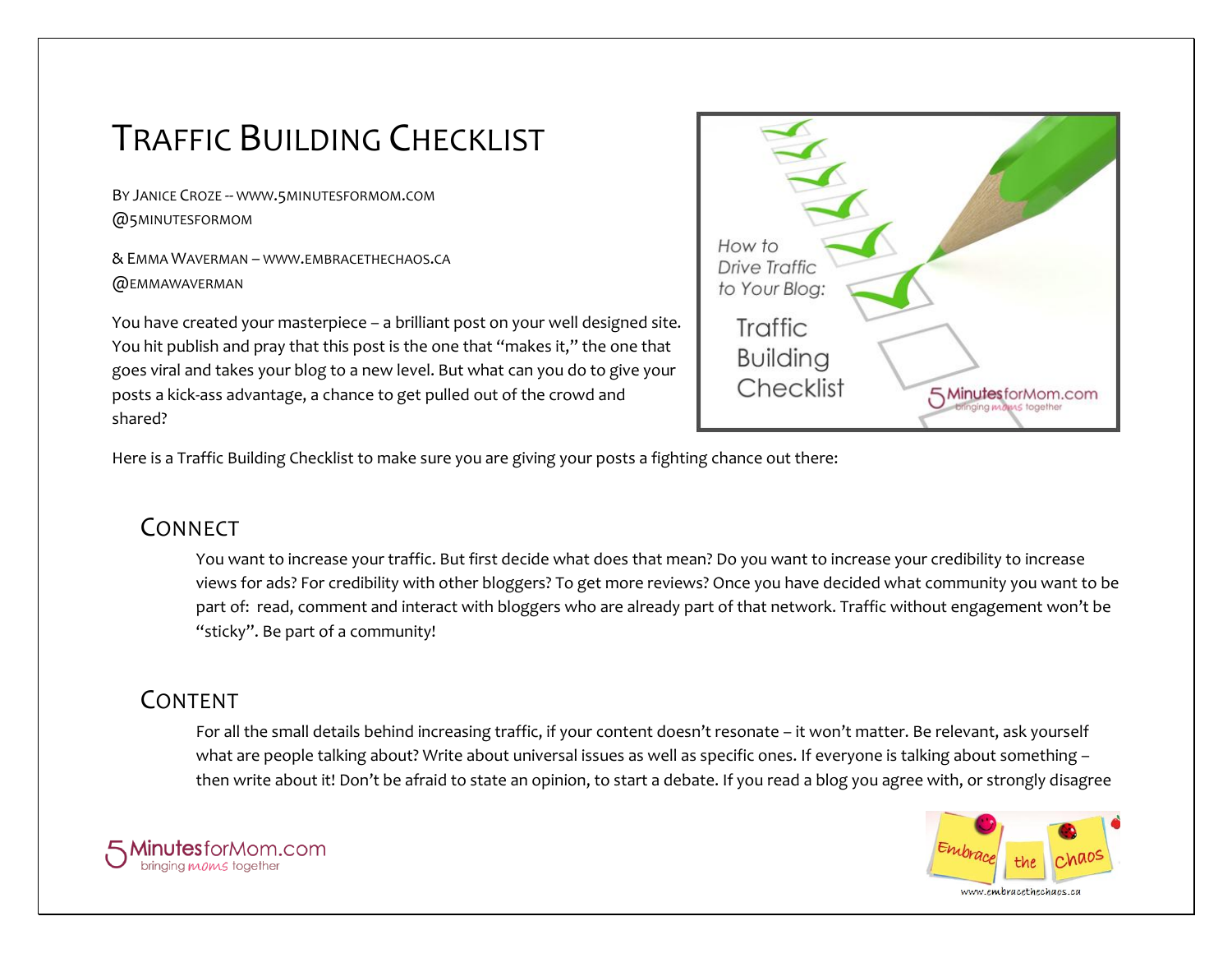with then write a post about it and link to them. Research different points of view from different sources before you write. Be credible and authoritative. But above all else, be authentic!

#### **KEYWORDS**

Did you do your SEO due diligence? While your goal should be writing for readers not search engines, optimizing your posts is still an important step to creating content that travels. Look at the key words that others have used on the same topic, try doing a Google search on your topic. That will give you a clue about what is the best keywords to use.

Check Google Adwords Keyword Tool to check for applicable keywords. The keyword tool is also a great way to plan out content ideas based on what people are already searching for.Use your key words in the headline, the link, and if possible the opening and closing statements.

For more SEO training, check out Kelby Carr's e-book[, Mom Blog SEO. http://typeaparent.com/ebooks/mom-blog-seo](http://typeaparent.com/ebooks/mom-blog-seo)

# **HEADLINES**

Headlines work! Make sure your posts have powerful, grabbing headlines. For ideas, look at magazines like Oprah, Cosmo, etc. and see how they write their headlines. (And reuse them!) Use tried and true tricks like "How…", "How to…" and lists such as "Top Ten", etc. With just a little re-working, you can transform your titles to convince your audience that your post is a must read. But don't stick to just one format, which comes off as too corporate. Don't be afraid to be engaging, witty or opinionated.

#### EXAMPLES:

7 Exercises You Can Do At Home - Right Now

5 Super Foods You Should Eat -- <http://www.5minutesformom.com/64305/5-super-foods-you-should-eat/>

Kids & Grandparents: How Smart Moms Bridge the Generations -- [http://www.5minutesformom.com/63655/kids-grandparents](http://www.5minutesformom.com/63655/kids-grandparents-how-smart-moms-bridge-the-generations/)[how-smart-moms-bridge-the-generations/](http://www.5minutesformom.com/63655/kids-grandparents-how-smart-moms-bridge-the-generations/)



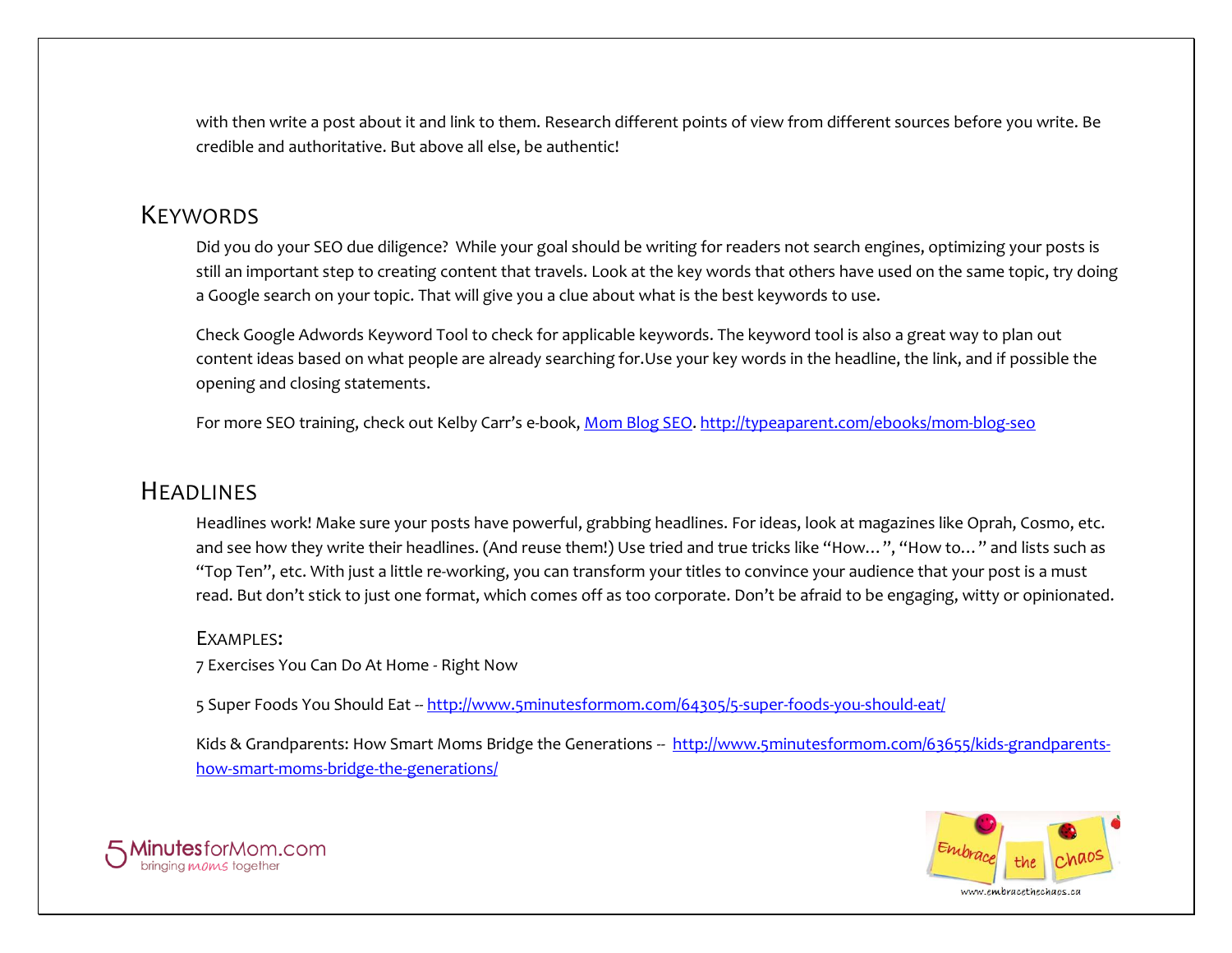# PHOTOS & IMAGES

Photos are often more powerful than words these days. In our pinning, Facebooking world, images can make or break your posts. Posts with images are more often shared on FB then ones without.

Ensure every post has high quality, professional quality images – and that may mean buying them. At 5 Minutes for Mom, we use istockphotography.com on a regular basis for speed and peace of mind. To search for free images: use Flickr, Creative Commons. But always credit the original source!

### PINNABLE IMAGES

Remember those headlines? Turning your photos and headlines into pinnable, powerful images is one of the best ways to make your posts move! And it is so darn easy! Simply grab a great image and add your headline using software like Photoshop Elements or free sites like PicMonkey.com. Then add a PIN IT button under the image and BAM you have got something that makes people share.

Examples:



<http://www.5minutesformom.com/64573/five-networking-tips-for-conferences/>



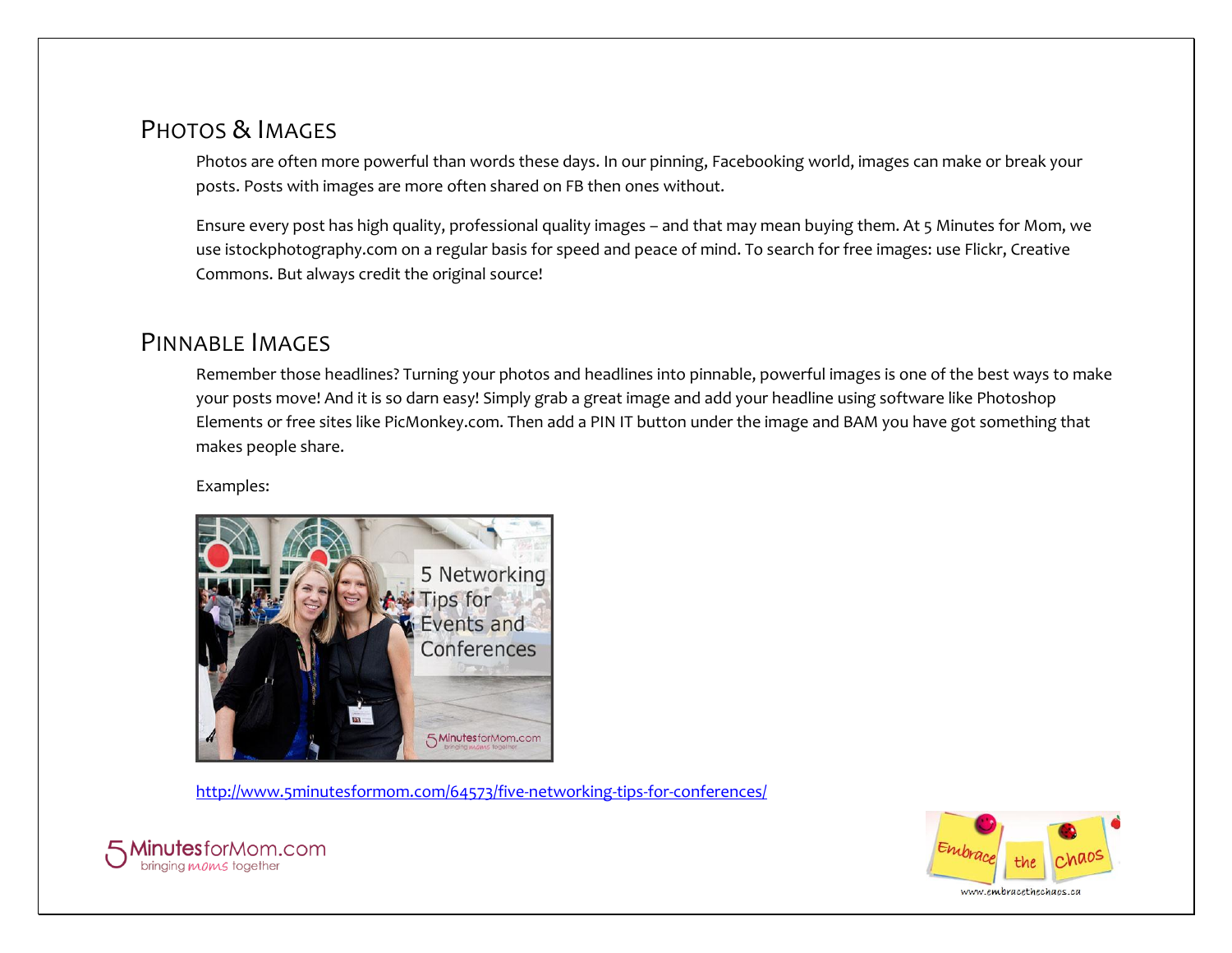

<http://www.5minutesformom.com/64305/5-super-foods-you-should-eat/>

Erica Mueller has a great video tutorial on using PicMonkey to create Pinterest Worthy images. [http://ericasays.com/4641/how](http://ericasays.com/4641/how-to-create-a-pinterest-worthy-image-for-your-blog-post/)[to-create-a-pinterest-worthy-image-for-your-blog-post/](http://ericasays.com/4641/how-to-create-a-pinterest-worthy-image-for-your-blog-post/)

# GIVEAWAYS

Giveaways are not for everyone and not for every site. And they can be a pain in the… ahem… blog! But the fact is that giveaways bring traffic. But proceed with caution: know your readers and stay true to your blog and to yourself. Giveaway traffic may not be what is best for you or your site.

### INTERVIEWS

They work! Whether you are using blog media tours where PR companies reach out to you to interview their experts or celebrities, or you are interviewing fellow bloggers and social media influencers, interviews bring names and content that can be both quality reading and keyword-rich. And of course, you can be the subject of interviews on other blogs. (Remember to give the interviewer links to some of your best posts if applicable in the interview.)



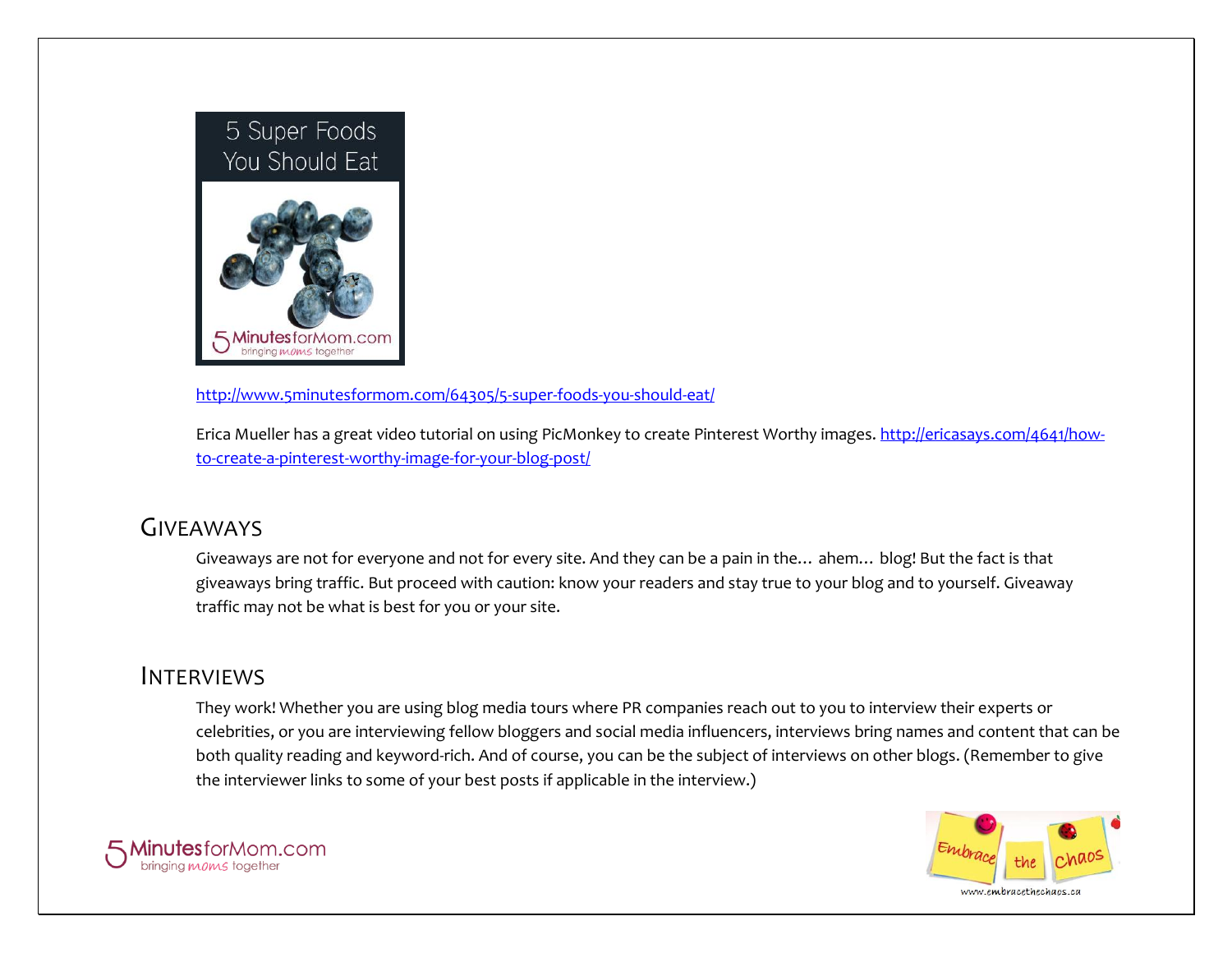# GUEST POSTS

Guest posting helps build your authority and brand in the community – and it brings in links and traffic. Again, as with the interviews, you can often place one or two links to your best posts where it is natural and beneficial to the content.

Pitch the larger group sites like EverythingMom, Yummy Mummy Club, 5 Minutes for Mom, and go big and pitch the Huffington Post. Being part of a larger, mainstream site gives credibility as well as traffic.

#### **GROUPS**

You are not alone. You have friends – friends with the same needs. Join forces to help promote and support each other. These can be anything from informal setups, Twitter lists, FB groups, etc. "Scratch back, back scratched," or should I say, "Pimp post, post pimped." While you are at it, take five minutes to read, stumble and comment on other people's posts. But do not always promote yourself.

5 Minutes for Mom has a group for social media influencers called Social Media Power Team. Let me know if you would like to be a part of this invite-only group. <http://www.5minutesformom.com/power/> 5 Minutes for Mom also has a Facebook Group and a Twitter List [https://twitter.com/5minutesformom/social-media-power-team.](https://twitter.com/5minutesformom/social-media-power-team) Let us know if you are looking for some likeminded influencers to co-promote.

# LINK UPS

At 5 Minutes for Mom, we have used "Link Ups" for years to help online women find each other. From our annual Ultimate Blog Party[, http://www.5minutesformom.com/51797/ultimate-blog-party-2012/,](http://www.5minutesformom.com/51797/ultimate-blog-party-2012/) to weekly link ups like Wordless Wednesday and Pin it Friday[, http://www.5minutesformom.com/category/blogging/pin-it-friday/,](http://www.5minutesformom.com/category/blogging/pin-it-friday/) we always have linkies waiting to help you selfpromote and find other bloggers.

But of course, there are many Link Ups. Join in on linkies, carnivals, etc., around the blogosphere – and perhaps host some yourself.